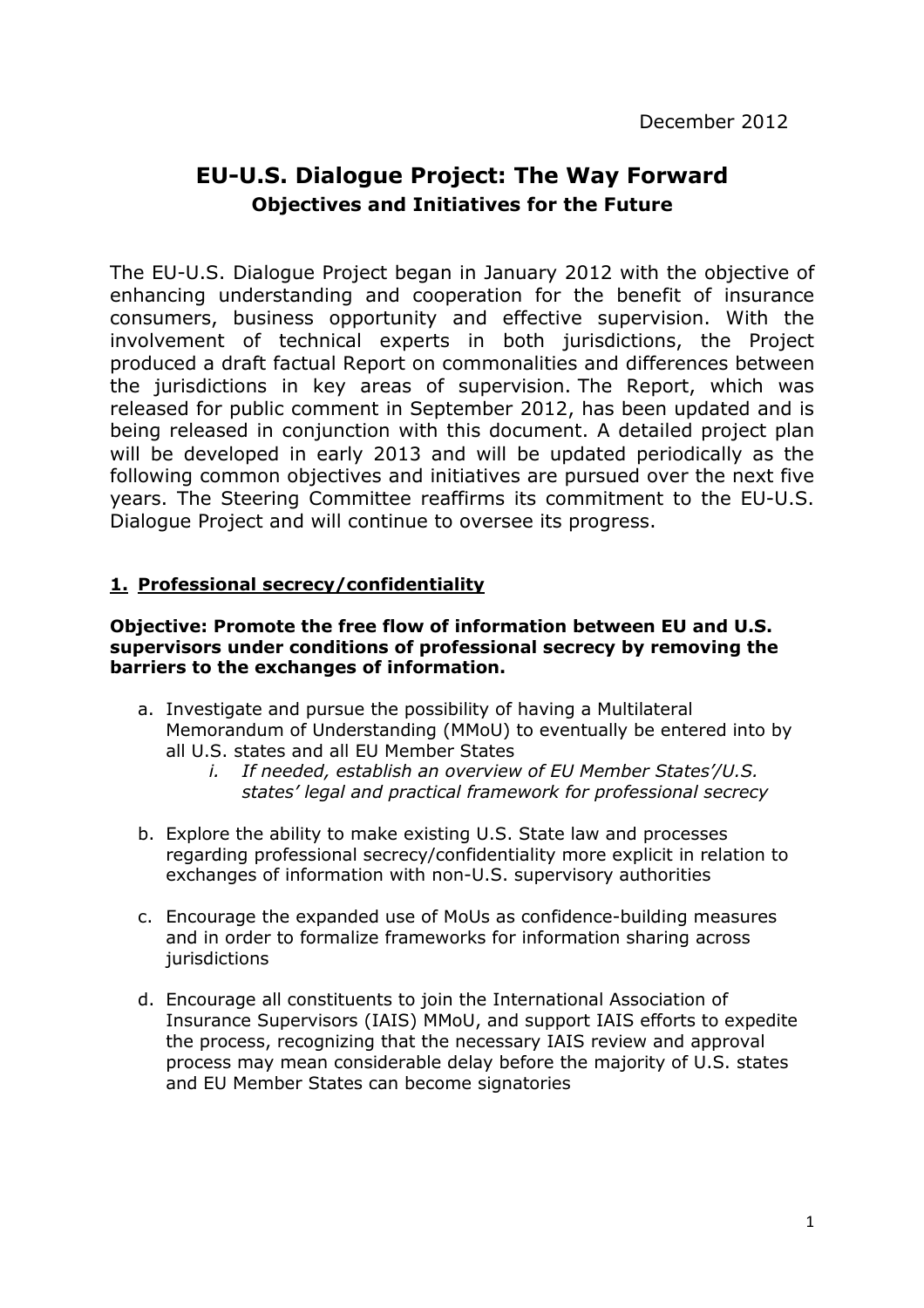## **2. Group supervision**

l

**Objective: Establish a robust regime for group supervision, under which there is:** 

- **1) a clear designation of tasks, responsibilities and authority<sup>1</sup> amongst supervisors, including a single group/lead supervisor;**
- **2) a holistic approach to determining the solvency and financial condition of the group that is consistent with the way companies manage their business, that avoids double counting of regulatory capital and that monitors risk concentrations, considers all entities belonging to the group and is complementary to solo/legal entity supervision;**
- **3) greater cooperation and coordination amongst supervisory authorities within colleges; and**
- **4) efficient enforcement measures at the group and/or solo level that allow for effective supervision of groups.** 
	- a. Share best practices/experiences of cooperation and coordination amongst supervisory authorities (e.g. in form of a regular forum or a workshop), including the clear designation of tasks and responsibilities, which should foster harmonization of group supervision over time
	- b. Promote harmonization of Own Risk and Solvency Assessment (ORSA) reports and establish an ORSA report template which could be used by EU and US groups alike, e.g. a modular approach with a joint section to be equally used by both sides and other, more specific sections with EU/U.S. particularities
	- c. Promote effective college procedures to maximize the benefit to participating supervisors (responsibilities/decision-making, data needs and exchange/reporting, group capital discussions etc.)
	- d. Discuss supervisory expectations with regard to governance (both corporate and internal governance) and achieve a common list of indispensable governance elements to be part of Enterprise Risk Management (ERM)
	- e. Work towards achieving greater comparability between groups in relation to an overall group solvency assessment

 $<sup>1</sup>$  The term "authority" incorporates the powers and ability of supervisory authorities to enforce laws.</sup>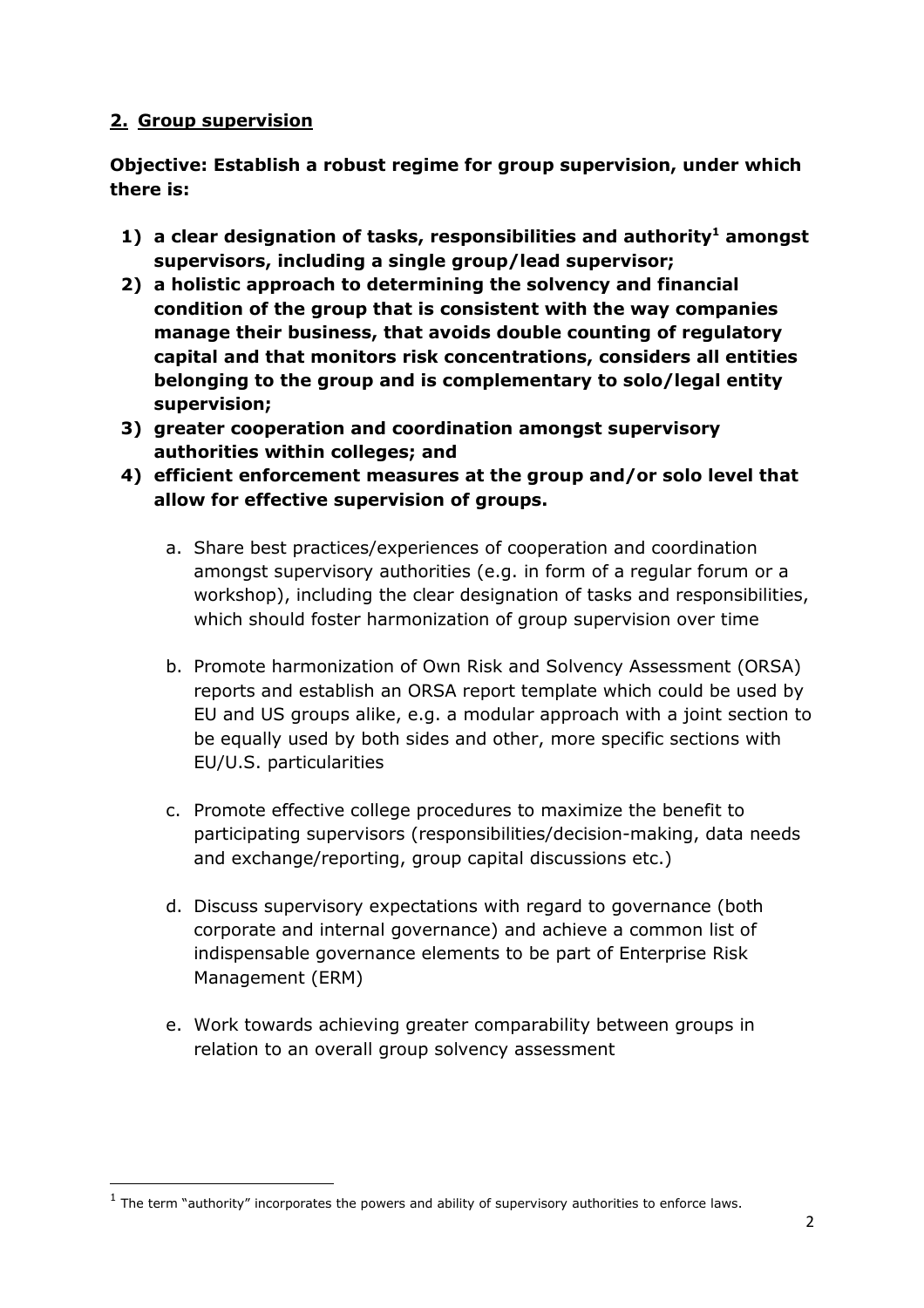## **3. Solvency and capital requirements**

**Objective: Further develop an approach to valuation which more accurately reflects the risk profile of companies, is sufficiently sensitive to changes in that risk profile and which has capital requirements that are fully riskbased, based on a clear and transparent calibration and that cover similar categories and subcategories of risks to which companies are exposed.** 

- a. Identify categories and subcategories of risks for prioritization of further work
- b. Establish a transparent calibration including a time horizon on a risk-byrisk basis
	- *i. Establish separate technical workstreams on catastrophe, market and operational risks and discuss the calibration approach including the type and granularity of data to be used in the calibration process with a view to achieving further convergence on these quantifiable risks*
- c. Work towards a consistent approach to solvency, i.e. capital requirements, valuation and technical provisions, viewed on an overall basis
	- *i. Analyse how technical provisions are calculated in both regimes*
- d. Examine the interaction of solvency and capital requirements with other supervisory tools such as financial analysis when looking at b and c above

### **4. Reinsurance and collateral requirements**

**Objective: Work to achieve a consistent approach within each jurisdiction and examine the further reduction and possible removal of collateral requirements in both jurisdictions in order to ensure a risk based determination for all reinsurers in relation to credit for reinsurance.** 

- a. The EU to provide an analysis of the possibility of concluding a bilateral agreement with the US under Article 50 of the Reinsurance Directive (Directive 2005/68/EC), which is currently applicable in the EU
- b. The EU to analyse how the agreements envisaged under the Reinsurance Directive differ from the articles on Commission decisions on equivalence in the Solvency II Directive (Article 172 of Directive 2009/138/EC)
- c. The U.S. to outline what possibilities exist for revising the current Model laws on credit for reinsurance, including for foreign and domestic reinsurers, and for reviewing the relationship with the accreditation program to the extent that the National Association of Insurance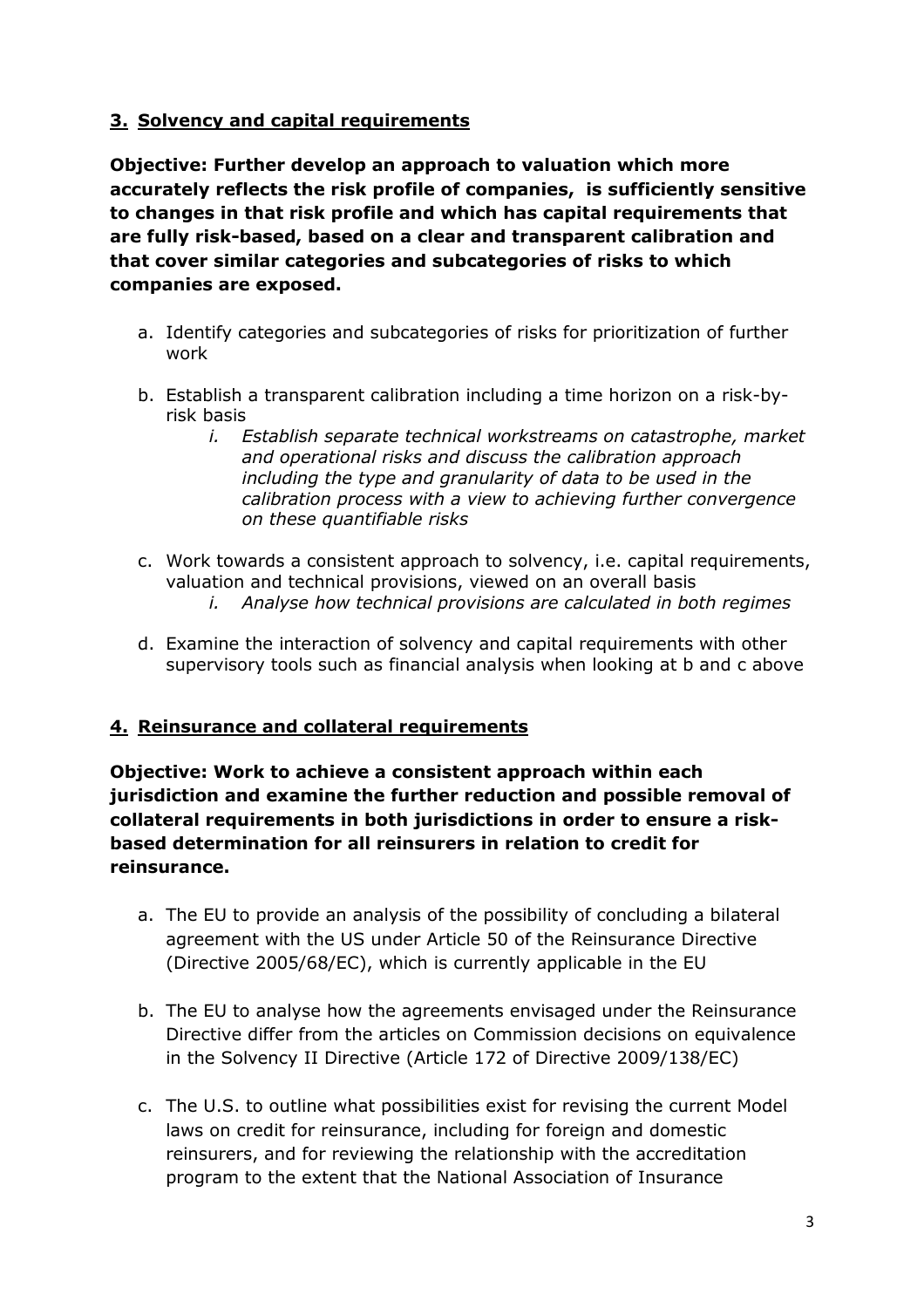Commissioners (NAIC) public statements commit to periodically re examine the issues of uniformity and collateral levels

- d. The U.S. to outline in relation to the eleven states that have passed the NAIC Model laws, what the status of these laws are (i.e. whether they are currently in operation) and how they differ
- e. The Federal Insurance Office to respond to suggestions regarding its authority under the Dodd-Frank Wall Street Reform and Consumer Protection Act relating to entering into Covered Agreements

### **5. Supervisory reporting, data collection and analysis**

**Objective: Pursue greater coordination in relation to the monitoring of the solvency and financial condition of solo entities and groups through the analysis of supervisory reporting. The exchange of information is facilitated by the joint exchange of best practices for analysis and an evolution towards a greater consistency of reporting.** 

- a. EU to further examine and learn from NAIC experience in terms of centralized database and analysis
- b. U.S. to examine and learn from EU experience in terms of group reporting and analysis
- c. Mutual exploration of greater consistency and compatibility in group reporting and analysis
- d. Explore possibilities to exchange data, e.g. regarding investments or reinsurance, to identify common and interlinked risk exposures
- e. In order to facilitate items mentioned in a, b and c: explore platforms for data sharing, common data standards/taxonomies e.g. extended business reporting language (XBRL), data elements and global standards such as common issuer coding (legal entity identifier)

# **6. Peer reviews**

**Objective: Ensure the consistent application of prudential requirements and commitment to supervisory best practices through different peer review processes that ensure an independent view of the jurisdiction being examined.** 

a. Establish a "Network of Supervisors" for key colleges to facilitate general learning/sharing of experiences in order to promote efficiencies in operational processes, best practices among, and effectiveness of supervisors in, colleges